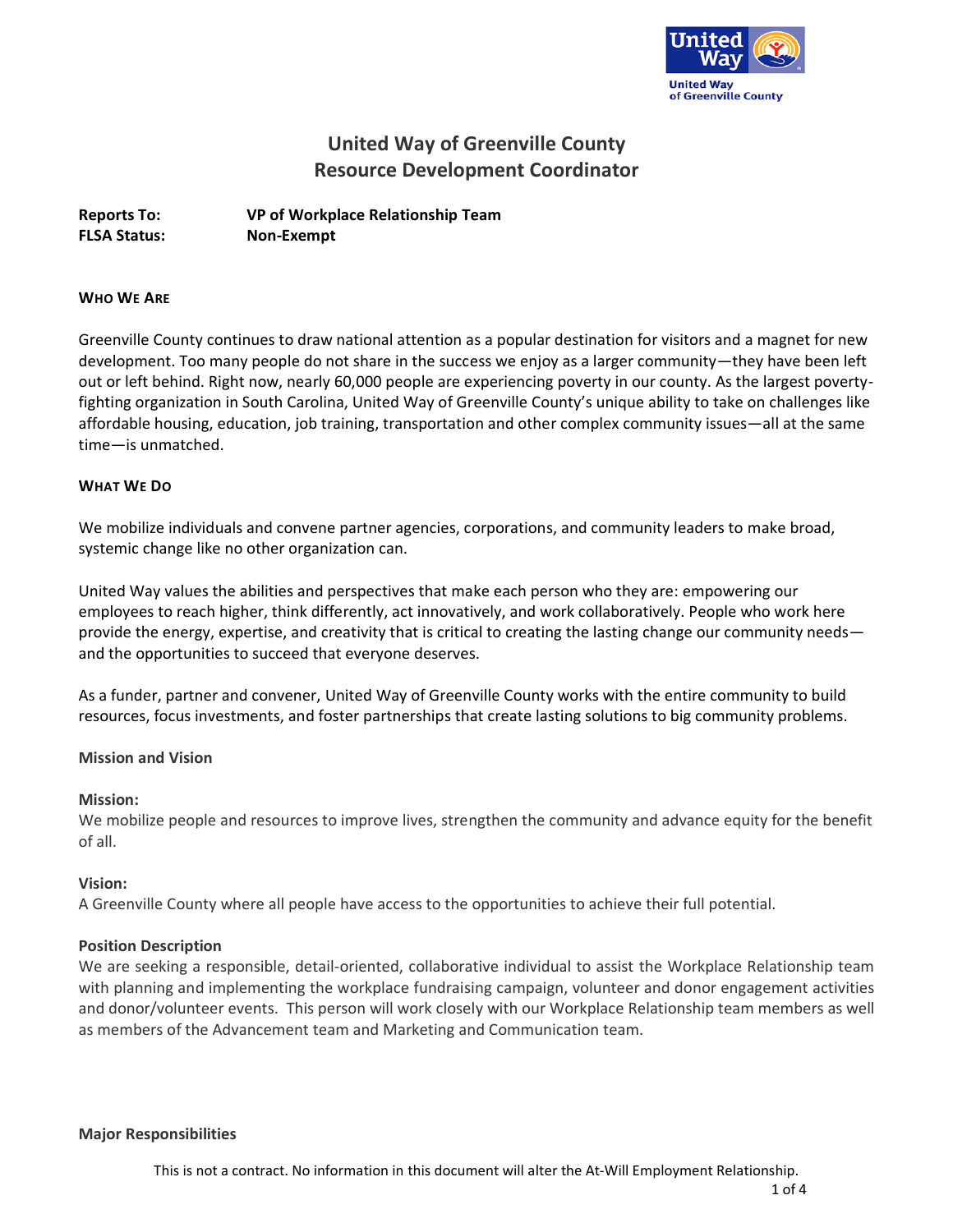

# **Workplace Campaign Support**

- In partnership with the Marketing and Communication team and Corporate Workplace Director, lead the efforts to create campaign packets for each company engaged in the Workplace campaign.
- Assist with planning and coordinating Campaign Coordinator training including but not limited to securing a location, setting up and breaking down the room, ordering food and beverages, printing materials, managing the RSVP and registration process.
- In partnership with the Donor Data + Technology team, appropriately code all campaign volunteers in the Contact Management system (Stratus Live). Ensure volunteer information is accurate and updated as contact information changes.
- Maintain organization and accurate count of campaign supplies and supply closet.
- Assist in annual awards distribution. This includes but is not limited to mailing year bars and helping with the delivery of awards to respective companies.
- Provide support to the Corporate Workplace Director by coordinating the Campaign Cabinet meetings: manage RSVP's, secure a location, set up and break down the room, manage meeting materials and arrange for food and beverages as necessary.

# **Volunteer Engagement and Events Team Support**

- Support the success of Signature Volunteer Projects and Donor Engagement programming to include:
	- o Project entry, project evaluations, reporting in volunteer database
	- o Room Reservation, Agenda Assembly, Setup/Takedown
	- o General errands and deliveries to project sites
	- o Data Management of new and prospective donors
- Support activities including sending invitations and managing RSVPs for each event, accurately recording attendance in the Contact Management system, assisting with "day of" responsibilities such as ensuring all necessary materials are on-site (United Way of Greenville County marketing materials, branded items, items required for volunteer activities, etc.), managing the registration process and personally engaging with donors and volunteers to make them feel welcome and appreciated.
- In partnership with the Donor Data + Technology team and the Marketing + Communications team, prepare invitation lists and assist with the post-event survey process. Inputting information into the Contact Management system as necessary.

## **Donor Communication and General Administrative Support**

- In partnership with the Marketing + Communications team, assist with donor communications including the fulfillment of donor thank-you mailings, corporate employee solicitation mailings and other communications with donors as prospects.
- Manage 30,000 Live United Card and Palmetto Society Booklet distribution and mailing.
- In a warm and engaging manner, provide customer service support to donors and volunteers who contact the Corporate Workplace team with questions regarding their workplace campaign, engagement activity or other inquiries related to United Way of Greenville County.
- Assist with updating donor information in the Contact Management system including updating stale addresses and contact information, updating giving levels and affinity group status.
- Work with Advancement, Data and Corporate Workplace teams on return mail process; finding correct mailing addresses, updating contact details, and keeping accurate records in CRM.
- Provide general administrative support to VP of Corporate Relationships, Campaign Director and Director of Volunteer Engagement to include calendar management, monthly reporting, and email monitoring as needed.
- Perform other duties as assigned.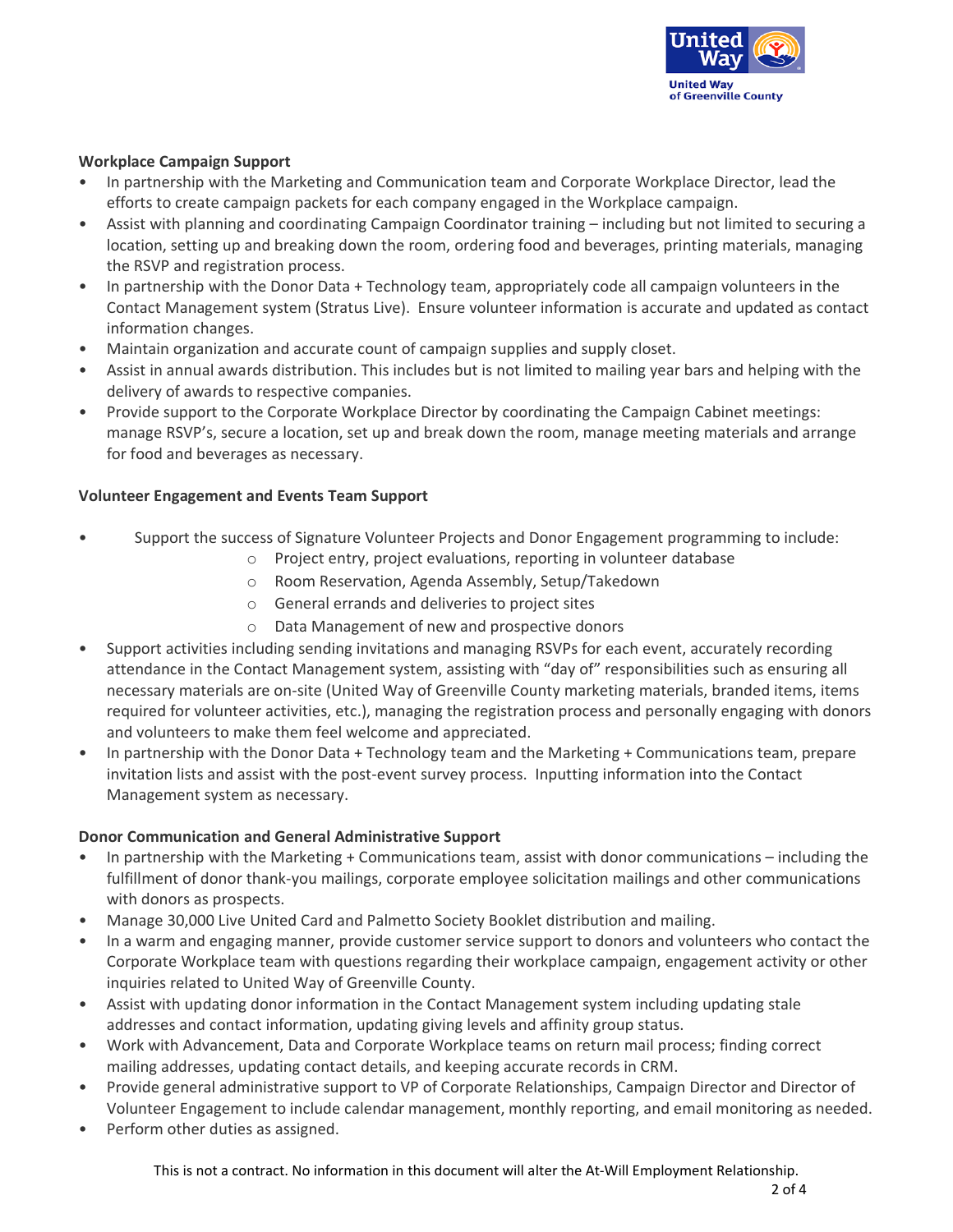

## **Skill Requirements**

- High school diploma or equivalent. Associate's Degree preferred.
- 2-3 years related professional experience.
- Problem solver; demonstrated ability to take initiative.
- Positive and enthusiastic attitude/demeanor, ability to work under pressure and meet deadlines.
- Outstanding project management skills; extremely organized.
- Must possess strong communication skills both orally and in writing.
- Must possess excellent customer service skills and follow through on assigned tasks .
- Strong analytical and organizational skills with high attention to detail.
- Ability to work independently and take ownership of completing assigned tasks.
- Proven relationship building skills with internal and external partners and people from various backgrounds and cultures.
- Demonstrated proficiency in MS Office (i.e., Word, Excel and PowerPoint).
- Experience with mail merge preferred.
- Flexibility to adjust schedule to work evenings and weekends as needed to assist with functions and events.
- Regular and sustained attendance.

| <b>Mental &amp; Physical Demands- ADA Guidelines</b> |            |                           |                          |           |  |  |  |
|------------------------------------------------------|------------|---------------------------|--------------------------|-----------|--|--|--|
| <b>Physical Demands</b>                              |            |                           |                          |           |  |  |  |
| Stand                                                | Constantly | Frequently<br>ΙX          | Occasionally             | N/A       |  |  |  |
| Walk                                                 | Constantly | $\boxtimes$<br>Frequently | Occasionally             | N/A       |  |  |  |
| Sit                                                  | Constantly | $\boxtimes$<br>Frequently | Occasionally             | N/A       |  |  |  |
| Handling / Fingering                                 | Constantly | Frequently<br>IX          | Occasionally             | N/A       |  |  |  |
| Reach Outward                                        | Constantly | $\boxtimes$<br>Frequently | Occasionally             | N/A       |  |  |  |
| Reach Above Shoulder                                 | Constantly | $\boxtimes$<br>Frequently | Occasionally             | N/A       |  |  |  |
| Climb                                                | Constantly | $\boxtimes$<br>Frequently | Occasionally             | N/A       |  |  |  |
| Crawl                                                | Constantly | IX<br>Frequently          | Occasionally             | N/A       |  |  |  |
| Squat or Kneel                                       | Constantly | $\Join$<br>Frequently     | Occasionally             | N/A       |  |  |  |
| Bend                                                 | Constantly | IX<br>Frequently          | Occasionally             | N/A       |  |  |  |
| <b>Lifting Requirements</b>                          |            |                           |                          |           |  |  |  |
| 10 pounds or less                                    | Constantly | IX<br>Frequently          | Occasionally             | N/A       |  |  |  |
| 11 to 20 pounds                                      | Constantly | Frequently                | $\times$<br>Occasionally | N/A       |  |  |  |
| 21 to 50 pounds                                      | Constantly | Frequently                | $\times$<br>Occasionally | N/A       |  |  |  |
| 51 to 100 pounds                                     | Constantly | Frequently                | Occasionally             | N/A       |  |  |  |
| > than 100 pounds                                    | Constantly | Frequently                | Occasionally             | N/A<br>IX |  |  |  |
| <b>Pushing and Pulling Requirements</b>              |            |                           |                          |           |  |  |  |
| 12 pounds or less                                    | Constantly | Frequently<br>IXI         | Occasionally             | N/A       |  |  |  |

This is not a contract. No information in this document will alter the At-Will Employment Relationship.